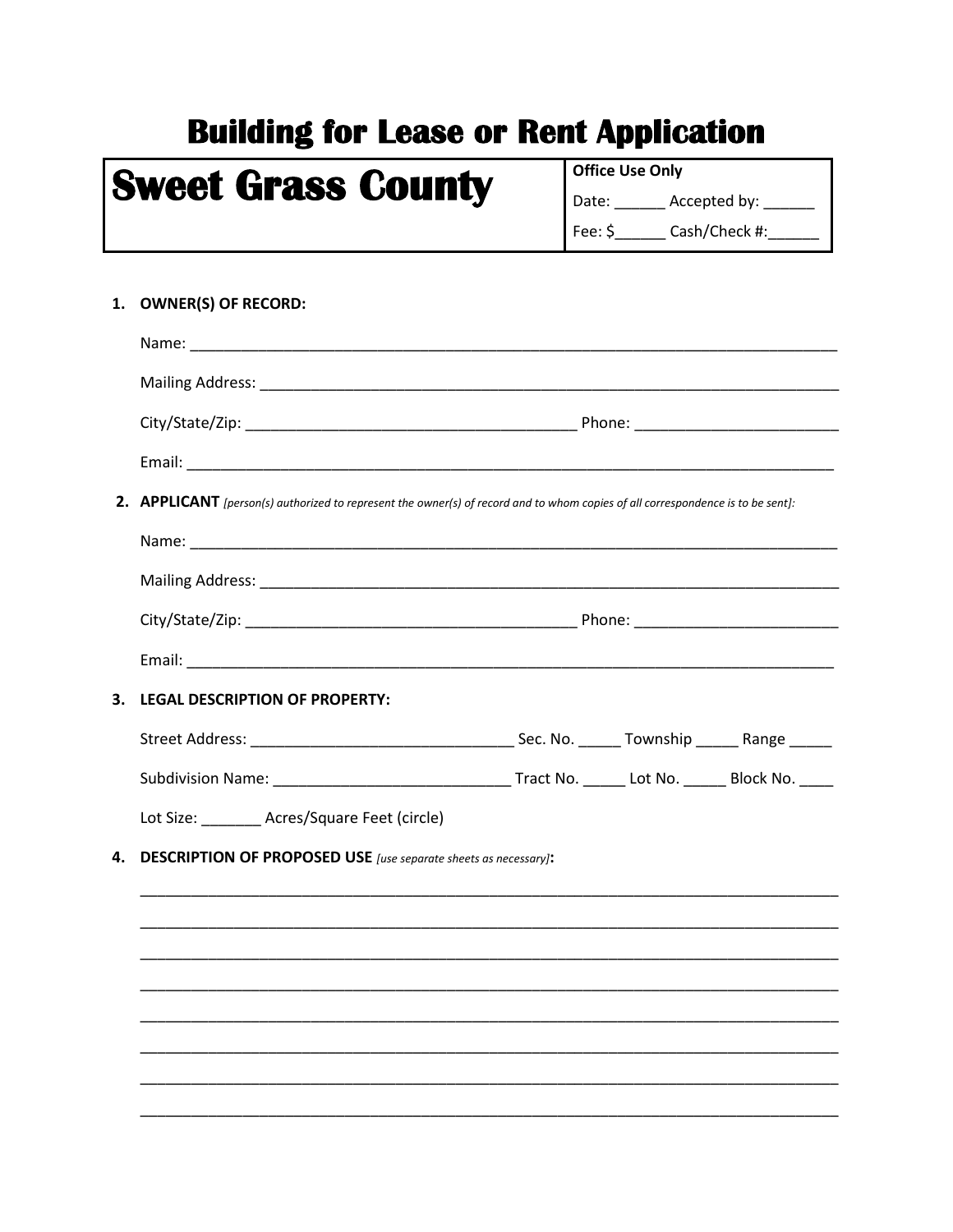## **5. ATTACHMENTS**

A complete application for review of building(s) for rent or lease must be accompanied by the following:

- A fee simple property deed or other instrument showing title and ownership of the subject property;
- A title report from a licensed title abstractor or Title Company showing the names of the owners of record of land and the names of any lien holders or claimants of record against the land (must not be over 90 days old at time of application submittal);
- Site plan (one or more sheets) including the following:
	- North arrow and scale bar;
	- Property boundaries;
	- Existing and proposed onsite and adjacent offsite streets, roads and easements that will serve the proposal;
	- Existing and proposed access to the subject property;
	- Pertinent geographic features of the subject property, including any significant topographical features and designated floodplain;
	- Location of existing and proposed water, wastewater and solid waste facilities serving the subject property;
	- The location of existing and proposed buildings or structures on the subject property.
- A detailed narrative describing the following:
	- The existing and proposed buildings and their location on the subject property, including the uses proposed for each and the approximate floor area and ground coverage of each building;
	- The proposed water, wastewater and solid waste disposal facilities intended to serve the proposed buildings for lease or rent;
	- The emergency medical, fire, and law enforcement services proposed to serve the buildings for lease or rent;
	- The existing and proposed access to and from the site, as well as on-site circulation providing access to the existing and proposed buildings for lease or rent;
	- The potential significant impacts on the surrounding environment and/or human population as a result of the proposed buildings for lease or rent, including a description of any proposed mitigation measures to avoid or minimize impacts anticipated.
- The associated fee for review of the proposed development, in the amount of: \$200.00.